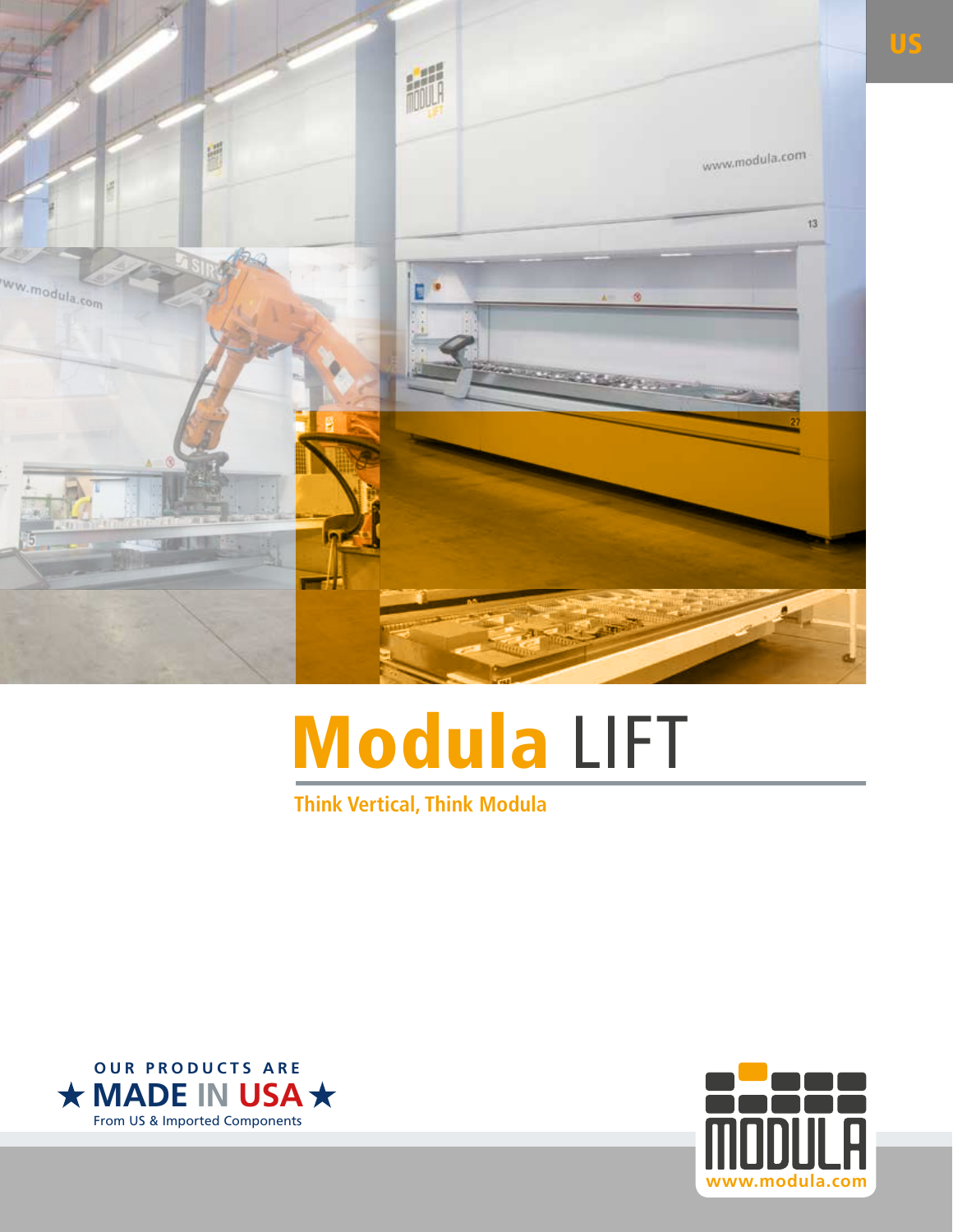

**Floor Space Recovery**



**U**

**To p 90%**

# **Recover space, increase productivity, improve ergonomics and flexibility**



Modula Vertical Lift Modules are the ideal solution to recover space on your shopfloor or distribution area, while improving the efficiency, speed and accuracy of your picking operations. Twenty years of experience and continuous research have produced a highly technical product in which safety and design are the main focus.

**Before Modula** After





#### **THROUGHPUT OF UP TO 120 TRAYS/HOURS**

**1.** RECOVER SPACE



**3.** SAVE TIME



**5.** REDUCE THE RISK OF INJURY

|  | 2. INCR |
|--|---------|
|  |         |

**REASE SECURITY** 

**4.** IMPROVE ACCURACY

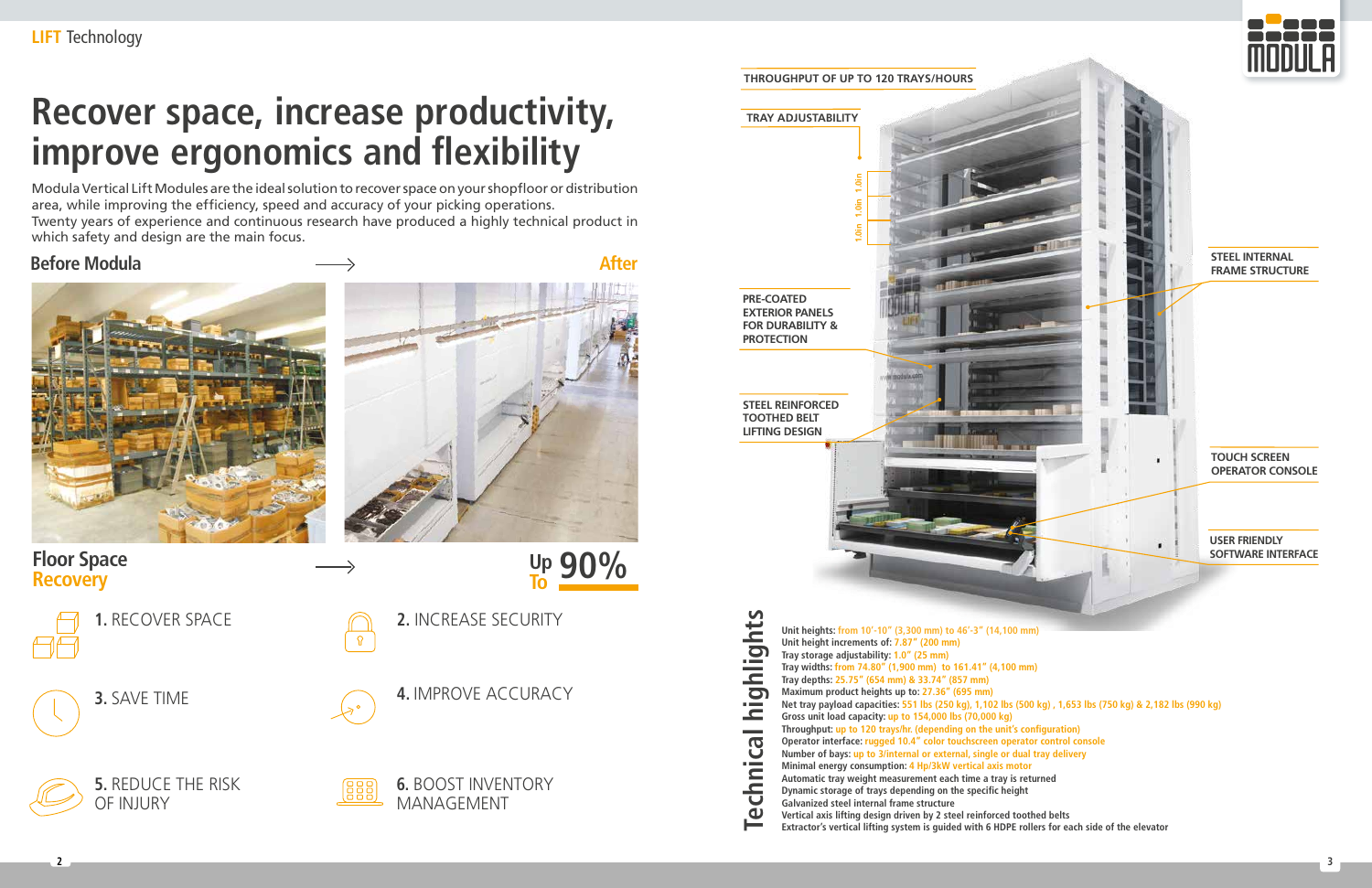**4 5**



The internal bay is the ideal solution when space is at a premium.

The external bay offers the best possible ergonomic workspace for operators. It can provide further benefits when used in combination with picking aids such as cranes and mechanical manipulators to lift heavy items stored within trays.

Single delivery level is ideal when the machine will be used moderately, or when the picking time is quick.

Dual delivery is the ideal configuration for a fast-paced picking operation.





# **Internal or External Bay, Single or Dual Delivery**

# **Operator Safety**

All Modula units are equipped with physical and optical safety barriers in order to ensure a 100% safe environment to operators.

Modula WMS is a fully featured Warehouse Management Software that can easily be used to manage the space and utilization of Modula Lift units or as a standalone software tool. It can easily be interfaced with nearly any ERP system.

# **Modula WMS Software Suite**

Modula Lift VLM units offer a wide range of tray dimensions and load capacities. With tray sizes up to 13.4 feet (4.1 meters) wide and load capacities of up to 2,200 lbs (990 kg), Lift units are able to meet nearly any application's requirements.

# **Maximum Payload for Every Tray Width**

The Copilot is a rugged operator interface, suitable for any industrial environment. Thanks to its 10.4" color display with touch screen technology and an easy to use Lift OS operating system, the result is an extremely user friendly experience for any operator.

## **Copilot Operator Console**

## **ML & ML-D**

## **MX & MX-D**

| <b>Model</b>   | <b>Tray Width</b><br>(in/mm) | <b>Tray Depth</b><br>(in/mm) | <b>Tray Wall Height</b><br>(in/mm) | Maximum Tray Load<br>Capacity (lbs/kg) | <b>Unit Footprint</b><br><b>INTERNAL BAY</b><br>(Width x Depth - <i>in/mm</i> ) | <b>Unit Footprint</b><br><b>EXTERNAL BAY</b><br>(Width x Depth - <i>in/mm</i> ) |
|----------------|------------------------------|------------------------------|------------------------------------|----------------------------------------|---------------------------------------------------------------------------------|---------------------------------------------------------------------------------|
| <b>MX25</b>    | 122.05 / 3,100               | 25.75 / 654                  | 1.77 / 2.75 / 4.72 - 45 / 70 / 120 | 551/250                                | 138.46 x 100.63 / 3,517 x 2,556                                                 | 138.46 x 127.8 / 3,517 x 3,246                                                  |
| <b>MX25D</b>   | 122.05 / 3,100               | 33.74 / 857                  | 1.77 / 2.75 / 4.72 - 45 / 70 / 120 | 551/250                                | 138.46 x 124.61 / 3,517 x 3,165                                                 | 138.46 x 159.76 / 3,517 x 4,058                                                 |
| <b>MX50</b>    | 122.05 / 3.100               | 25.75 / 654                  | $2.75/4.72 - 70/120$               | 1.102 / 500                            | 138.46 x 100.63 / 3,517 x 2,556                                                 | 138.46 x 127.8 / 3,517 x 3,246                                                  |
| MX50D          | 122.05 / 3,100               | 33.74 / 857                  | $2.75/4.72 - 70/120$               | 1,102/500                              | 138.46 x 124.61 / 3,517 x 3,165                                                 | 138.46 x 159.76 / 3,517 x 4,058                                                 |
| <b>MX75</b>    | 122.05 / 3,100               | 25.75 / 654                  | $2.75/4.72 - 70/120$               | 1,653/750                              | 138.46 x 100.63 / 3,517 x 2,556                                                 | 138.46 x 127.8 / 3,517 x 3,246                                                  |
| <b>MX75D</b>   | 122.05 / 3,100               | 33.74 / 857                  | $4.72 - 120$                       | 1,653/750                              | 138.46 x 124.61 / 3,517 x 3,165                                                 | 138.46 x 159.76 / 3,517 x 4,058                                                 |
| <b>MX1000</b>  | 120.47 / 3.060               | 25.75 / 654                  | 4.72/120                           | 2.200 / 990                            | 138.46 x 100.63 / 3,517 x 2,556                                                 | 138.46 x 127.8 / 3,517 x 3,246                                                  |
| <b>MX1000D</b> | 120.47 / 3.060               | 33.74 / 857                  | 4.72 / 120                         | 2.200 / 990                            | 138.46 x 124.61 / 3,517 x 3,165                                                 | 138.46 x 159.76 / 3,517 x 4,058                                                 |

| <b>Model</b>   | <b>Tray Width</b><br>(in/mm) | <b>Tray Depth</b><br>(in/mm) | <b>Tray Wall Height</b><br>(in/mm) | <b>Maximum Tray Load</b><br>Capacity (lbs/kg) | <b>Unit Footprint</b><br><b>INTERNAL BAY</b><br>(Width x Depth - <i>in/mm</i> ) | Unit Footprint<br><b>EXTERNAL BAY</b><br>(Width x Depth - <i>in/mm</i> ) |
|----------------|------------------------------|------------------------------|------------------------------------|-----------------------------------------------|---------------------------------------------------------------------------------|--------------------------------------------------------------------------|
| <b>ML25</b>    | 161.41 / 4.100               | 25.75 / 654                  | $2.75/4.72 - 70/120$               | 551/250                                       | 177.83 x 100.63 / 4,517 x 2,556                                                 | 177.83 x 127.8 / 4,517 x 3,246                                           |
| <b>ML25D</b>   | 161.41 / 4,100               | 33.74 / 857                  | $2.75/4.72 - 70/120$               | 551/250                                       | 177.83 x 124.61 / 4,517 x 3,165                                                 | 177.83 x 159.76 / 4,517 x 4,058                                          |
| <b>ML50</b>    | 161.41 / 4,100               | 25.75 / 654                  | 4.72/120                           | 1,102/500                                     | 177.83 x 100.63 / 4,517 x 2,556                                                 | 177.83 x 127.8 / 4,517 x 3,246                                           |
| ML50D          | 161.41 / 4,100               | 33.74 / 857                  | 4.72 / 120                         | 1,102/500                                     | 177.83x 124.61 / 4,517 x 3,165                                                  | 177.83 x 159.76 / 4,517 x 4,058                                          |
| <b>ML75</b>    | 161.41 / 4,100               | 25.75 / 654                  | 4.72/120                           | 1,653/750                                     | 177.83 x 100.63 / 4,517 x 2,556                                                 | 177.83 x 127.8 / 4,517 x 3,246                                           |
| <b>ML75D</b>   | 161.41 / 4,100               | 33.74 / 857                  | 4.72/120                           | 1,653 / 750                                   | 177.83 x 124.61 / 4,517 x 3,165                                                 | 177.83 x 159.76 / 4,517 x 4,058                                          |
| <b>ML1000</b>  | 159.84 / 4,060               | 25.75 / 654                  | 5.71/145                           | 2.200 / 990                                   | 177.83 x 100.63 / 4,517 x 2,556                                                 | 177.83 x 127.8 / 4,517 x 3,246                                           |
| <b>ML1000D</b> | 159.84 / 4.060               | 33.74 / 857                  | 5.71/145                           | 2,200 / 990                                   | 177.83 x 124.61 / 4,517 x 3,165                                                 | 177.83 x 159.76 / 4,517 x 4,058                                          |

### **MA & MA-D**

## **MC & MC-D**

| <b>Model</b>   | <b>Tray Width</b><br>(in/mm) | <b>Tray Depth</b><br>(in/mm) | <b>Tray Wall Height</b><br>(in/mm) | Maximum Tray Load<br>Capacity (lbs/kg) | <b>Unit Footprint</b><br><b>INTERNAL BAY</b><br>(Width x Depth - in/mm) | <b>Unit Footprint</b><br><b>EXTERNAL BAY</b><br>(Width x Depth - <i>in/mm</i> ) |
|----------------|------------------------------|------------------------------|------------------------------------|----------------------------------------|-------------------------------------------------------------------------|---------------------------------------------------------------------------------|
| <b>MA25</b>    | 74.80 / 1,900                | 25.75 / 654                  | 1.77 / 2.75 / 4.72 - 45 / 70 / 120 | 551/250                                | 91.22 x 100.63 / 2,317 x 2,556                                          | 91.22 x 127.8 / 2,317 x 3,246                                                   |
| <b>MA25D</b>   | 74.80 / 1.900                | 33.74 / 857                  | 1.77 / 2.75 / 4.72 - 45 / 70 / 120 | 551/250                                | 91.22 x 124.61 / 2,317 x 3,165                                          | 91.22 x 159.76 / 2,317 x 4,058                                                  |
| <b>MA50</b>    | 74.80 / 1,900                | 25.75 / 654                  | $2.75/4.72 - 70/120$               | 1,102/500                              | 91.22 x 100.63 / 2,317 x 2,556                                          | 91.22 x 127.8 / 2,317 x 3,246                                                   |
| <b>MA50D</b>   | 74.80 / 1.900                | 33.74 / 857                  | $2.75/4.72 - 70/120$               | 1,102/500                              | 91.22 x 124.61 / 2,317 x 3,165                                          | 91.22 x 159.76 / 2,317 x 4,058                                                  |
| <b>MA75</b>    | 74.80 / 1,900                | 25.75 / 654                  | $2.75/4.72 - 70/120$               | 1,653/750                              | 91.22 x 100.63 / 2,317 x 2,556                                          | 91.22 x 127.8 / 2,317 x 3,246                                                   |
| <b>MA75D</b>   | 74.80 / 1,900                | 33.74 / 857                  | $2.75/4.72 - 70/120$               | 1,653/750                              | 91.22 x 124.61 / 2.317 x 3.165                                          | 91.22 x 159.76 / 2.317 x 4.058                                                  |
| <b>MA1000</b>  | 73.23 / 1.860                | 25.75 / 654                  | 4.72/120                           | 2,200 / 990                            | 91.22 x 100.63 / 2,317 x 2,556                                          | 91.22 x 127.8 / 2,317 x 3,246                                                   |
| <b>MA1000D</b> | 73.23 / 1,860                | 33.74 / 857                  | 4.72/120                           | 2,200 / 990                            | 91.22 x 124.61 / 2.317 x 3.165                                          | 91.22 x 159.76 / 2.317 x 4.058                                                  |

| <b>Model</b>   | <b>Tray Width</b><br>(in/mm) | <b>Tray Depth</b><br>(in/mm) | <b>Tray Wall Height</b><br>(in/mm) | <b>Maximum Tray Load</b><br>Capacity (lbs/kg) | <b>Unit Footprint</b><br><b>INTERNAL BAY</b><br>(Width x Depth - <i>in/mm</i> ) | <b>Unit Footprint</b><br><b>EXTERNAL BAY</b><br>(Width x Depth - <i>in/mm</i> ) |
|----------------|------------------------------|------------------------------|------------------------------------|-----------------------------------------------|---------------------------------------------------------------------------------|---------------------------------------------------------------------------------|
| <b>MC25</b>    | 98.42 / 2.500                | 25.75 / 654                  | 1.77 / 2.75 / 4.72 - 45 / 70 / 120 | 551/250                                       | 114.84 x 100.63 / 2,917 x 2,556                                                 | 114.84 x 127.8 / 2,917 x 3,246                                                  |
| <b>MC25D</b>   | 98.42 / 2,500                | 33.74 / 857                  | 1.77 / 2.75 / 4.72 - 45 / 70 / 120 | 551/250                                       | 114.84 x 124.61 / 2.917 x 3.165                                                 | 114.84 x 159.76 / 2.917 x 4.058                                                 |
| <b>MC50</b>    | 98.42 / 2,500                | 25.75 / 654                  | $2.75/4.72 - 70/120$               | 1.102 / 500                                   | 114.84 x 100.63 / 2,917 x 2,556                                                 | 114.84 x 127.8 / 2,917 x 3,246                                                  |
| MC50D          | 98.42 / 2,500                | 33.74 / 857                  | $2.75/4.72 - 70/120$               | 1,102/500                                     | 114.84 x 124.61 / 2.917 x 3.165                                                 | 114.84 x 159.76/ 2.917 x 4.058                                                  |
| <b>MC75</b>    | 98.42 / 2,500                | 25.75 / 654                  | $2.75/4.72 - 70/120$               | 1,653/750                                     | 114.84 x 100.63 / 2,917 x 2,556                                                 | 114.84 x 127.8 / 2,917 x 3,246                                                  |
| <b>MC75D</b>   | 98.42 / 2,500                | 33.74 / 857                  | $2.75/4.72 - 70/120$               | 1,653/750                                     | 114.84 x 124.61 / 2,917 x 3,165                                                 | 114.84 x 159.76 / 2.917 x 4.058                                                 |
| <b>MC1000</b>  | 96.85 / 2.460                | 25.75 / 654                  | 4.72 / 120                         | 2,200 / 990                                   | 114.84 x 100.63 / 2.917 x 2.556                                                 | 114.84 x 127.8 / 2.917 x 3.246                                                  |
| <b>MC1000D</b> | 96.85 / 2.460                | 33.74 / 857                  | 4.72 / 120                         | 2,200 / 990                                   | 114.84 x 124.61 / 2,917 x 3,165                                                 | 114.84 x 159.76 / 2.917 x 4.058                                                 |

#### Our **MODELS**



**SINGLE INTERNAL DELIVERY SINGLE EXTERNAL DELIVERY DUAL INTERNAL DELIVERY DUAL EXTERNAL DELIVERY**



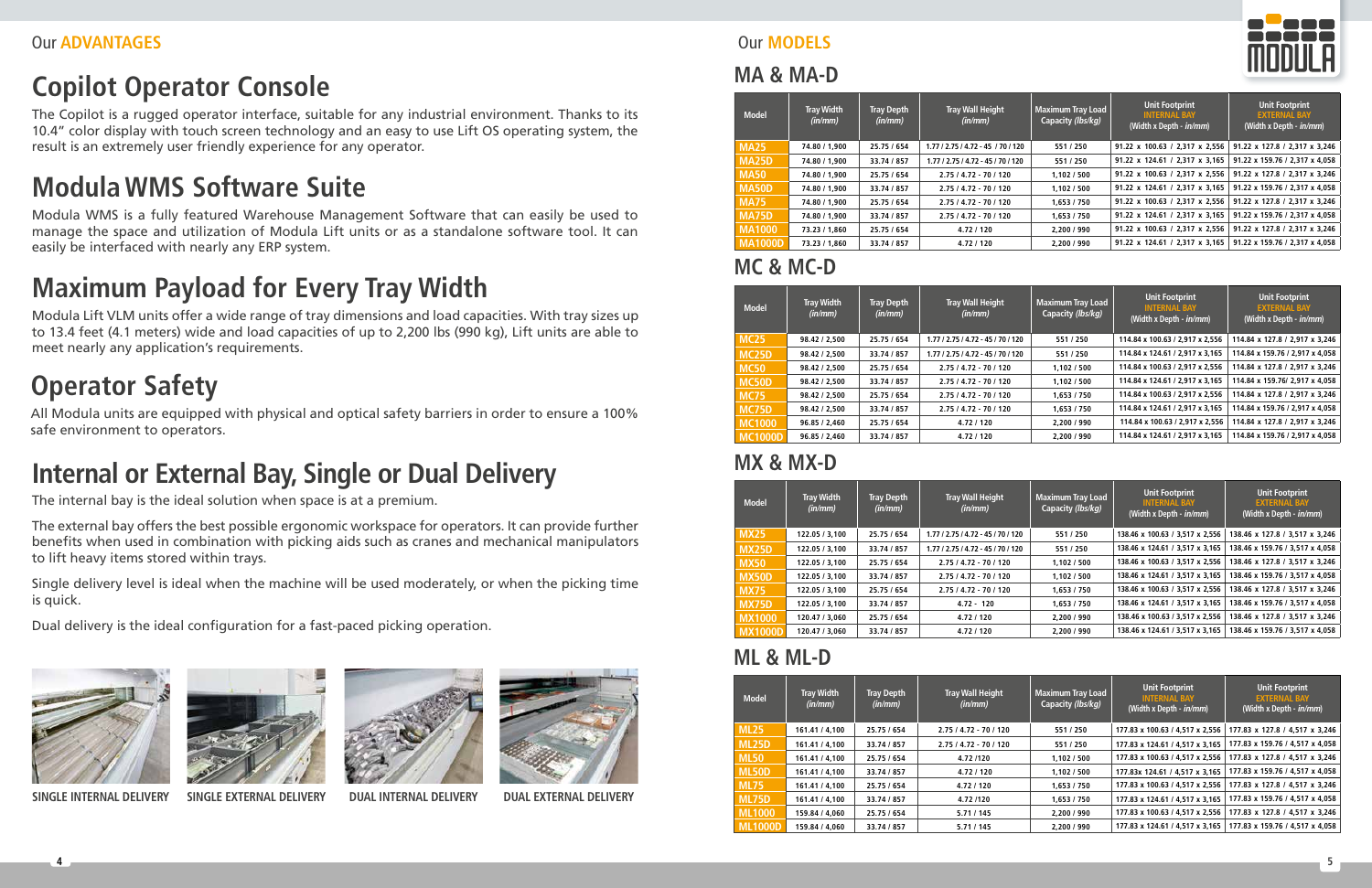# 









#### **Logistics/Transport Industry**

| AVTO LOGISTIKA            | Russia              |
|---------------------------|---------------------|
| <b>CSX Transportation</b> | <b>USA</b>          |
| DR Service Gmbh           | Germany             |
| Infrabel Railway          | <b>Belgium</b>      |
| Kuhne + Nagel             | <b>Spain/France</b> |
| MTA Metro North Railroad  | <b>IISA</b>         |
|                           |                     |

| <b>Life Science &amp; Pharmaceutical</b> |  |  |
|------------------------------------------|--|--|
|                                          |  |  |

| Abbott                           | France         |
|----------------------------------|----------------|
| Amgen                            | <b>USA</b>     |
| Bayer                            | Mexico         |
| <b>Colgate Palmolive Company</b> | <b>USA</b>     |
| <b>Cooper Vision</b>             | <b>USA</b>     |
| Fresenius Kabi                   | Italy          |
| GlaxoSmithKline                  | <b>USA</b>     |
| Janssen Pharmaceutical           | <b>Belgium</b> |
| Johnson & Johnson                | <b>USA</b>     |
| Roche                            | Italy          |

| <b>Mechanical/Manufacturing</b> |                     |
|---------------------------------|---------------------|
| Bonfiglioli Riduttori           | Italy               |
| Comau                           | Italy/Romania       |
| <b>Fanuc Robotics</b>           | Italy               |
| Fliegl                          | Germany             |
| Honeywell Garrett               | Italy/Romania       |
| <b>IMA</b> Industries           | Italy               |
| KBA Konig&Bauer                 | Germany             |
| Marchesini Group                | Italy               |
| Otis                            | Italy               |
| Rodo-ketten                     | Germany             |
| Seco Tools                      | France              |
| Su-matic                        | Italy               |
| Thyssenkrupp                    | <b>Brazil/China</b> |
| Vesuvius                        | Germany             |
| <b>Paper/Publishing</b>         |                     |
| Crane&Co                        | <b>USA</b>          |

#### **Plastics**

| Lavel Gomma      | Italy                      |
|------------------|----------------------------|
| Schwartz Gmbh    | Germany                    |
| Trelleborg       | <b>Great Britain/China</b> |
| Vision Extrusion | Canada                     |
|                  |                            |

#### **Energy**

| <b>Babcock &amp; Wilcox</b> | <b>USA</b>           |
|-----------------------------|----------------------|
| <b>BP British Petroleum</b> | <b>Great Britain</b> |
| <b>Conoco Philips</b>       | <b>USA</b>           |
| Dow-Kokam                   | <b>USA</b>           |
| Duke Energy                 | <b>USA</b>           |
| Nordex Energy Gmbh          | Germany              |
| Petrobras                   | Brazil               |
| Schlumberger                | Mexico               |
|                             |                      |

#### **Textiles/Apparel Industry**

| <b>Cotton Republic</b>    | Mexico |
|---------------------------|--------|
| Giorgio Armani Operations | Italy  |
| Jeans Knit PVT Ltd        | India  |
| Max Mara Group            | Italy  |
| Valentino                 | Italy  |
|                           |        |

| Crane&Co             | USA                 |
|----------------------|---------------------|
| <b>Irving Tissue</b> | <b>USA</b>          |
| <b>MPO</b>           | France              |
| Rocktenn Preprint    | Canada              |
| <b>SICPA</b>         | <b>Brazil</b>       |
| Sofidel              | <b>Italy/France</b> |

#### **Hydraulics/Oledynamics/Pneumatics**

| Dicsa                   | Spain                      |
|-------------------------|----------------------------|
| <b>Festo Pneumatics</b> | Mexico                     |
| Hawe Hydraulics         | USA/China                  |
| <b>HP Hydraulics</b>    | Italy                      |
| <b>IMM Hydraulics</b>   | <b>Italy/Great Britain</b> |
| Mono Pumps              | <b>Great Britain</b>       |
| Saq/Saqom Tubi          | Italy                      |
|                         |                            |

| Consumer                           |                        | <b>Construction</b>                      |                            |
|------------------------------------|------------------------|------------------------------------------|----------------------------|
| Black&Decker                       | <b>USA</b>             | Aluplast                                 | Italy                      |
| Cristian Lay                       | Spain                  | I.K.O.                                   | Canada                     |
| Maria Galland                      | Germany                | Saint Gobain                             | <b>USA</b>                 |
| Osram                              | <b>Mexico/Italy</b>    | Wilo SE                                  | Germany                    |
| <b>Commercial</b>                  |                        | <b>Ceramics</b>                          |                            |
| Costan                             | Italy                  | Cooperativa Ceramica di Imola            | Italy                      |
| <b>Deny Security</b>               | France                 | Euroceramique                            | Spain                      |
| Dewalt                             | <b>USA</b>             | Kajaria Ceramics                         | India                      |
| GGB                                | <b>USA</b>             | Pamesa Ceramica                          | Spain                      |
| Incold                             | Italy                  | Porcelanosa Group                        | USA                        |
|                                    |                        | Sacmi                                    | <b>Italy/Mexico</b>        |
| <b>Government/Public/Defense</b>   |                        | Serenissima Ceramiche                    | Italy                      |
| A.O.U. Ospedali Riuniti Di Trieste | Italy                  | Tecnografica                             | Italy                      |
| US Army / Airforce / Navy          | <b>USA</b>             |                                          |                            |
| <b>GOZ Obukhov State Plant</b>     | <b>Russia</b>          | <b>Chemical</b>                          |                            |
| Guardia di Finanza                 | Italy                  | Akzo Nobel                               | Italy                      |
| National Institutes of STDS        | <b>USA</b>             | <b>BASF</b>                              | Spain                      |
| NHS National Services Scotland     | <b>Great Britain</b>   | Dupont                                   | <b>USA</b>                 |
|                                    |                        | Firmenich                                | Switzerland                |
|                                    |                        | Grupo AC Marca                           | Spain                      |
| <b>Aviation/Aerospace</b>          |                        | Infracor Gmbh                            | Germany                    |
| <b>Barry Controls Aerospace</b>    | <b>USA</b>             | <b>Wacker Chemie</b>                     | Germany                    |
| <b>Bombardier</b>                  | Germany                |                                          |                            |
| <b>Dassault Aviation</b>           | France                 | <b>Electronics</b>                       |                            |
| Embraer                            | <b>Brazil</b>          | ABB                                      | Estonia                    |
| Eurocopter                         | France                 | Disano Illuminazione                     | Italy                      |
| <b>Israel Aerospace Industries</b> | <b>Israel</b>          | <b>Emerson Industrial Automation</b>     | <b>Brazil</b>              |
| <b>JPR</b>                         | France                 | ETI                                      | Slovenia                   |
| Krasny Oktyabr                     | <b>Russia</b>          | Johnson Controls                         | Germany                    |
| Lufthansa                          | China                  | Kemet                                    | Mexico                     |
| TFI                                | France                 | Moog                                     | Italy                      |
|                                    |                        | Rexroth Bosch Group                      | Germany/Russia             |
| <b>Automotive</b>                  |                        | Siemens                                  | <b>USA/Germany/Mexico</b>  |
| Automobili Lamborghini             | Italy                  | Staubli                                  | France                     |
| Axletech                           | France                 | <b>Tyco Electronics</b>                  | Mexico                     |
| Betamotor                          | Italy                  |                                          |                            |
| <b>Brembo</b>                      | Italy/Poland/China     | <b>Food &amp; Beverage</b>               |                            |
| Caterpillar                        | <b>USA</b>             | Acetaia di Modena                        | Italy                      |
| Chrysler                           | Mexico                 | <b>Beam Global</b>                       | Spain                      |
| CNH Industrial (FIAT)              | Spain/Belgium          | Contri Spumanti                          | Italy                      |
| Continental                        | Germany/Romania/Serbia | Damm                                     | Spain                      |
| Daimler                            | Germany                | Marchesi Antinori                        | Italy                      |
| Ferrari                            | Italy                  | Mars                                     | <b>USA</b>                 |
| <b>FIAT</b>                        | Italy/Serbia           | Nestle                                   | <b>Great Britain</b>       |
| Ford                               | Spain                  | Pepsi Corporation                        | <b>USA</b>                 |
| Goodyear                           | Germany                | Spendrups                                | Sweden                     |
| Iveco (FIAT)                       | Spain                  | Vonpar Refrescos                         | <b>Brazil</b>              |
| John Deere                         | USA                    | Yoplait (General Mills)                  | France                     |
| Renault                            | France                 |                                          |                            |
| New Holland Tractor (FIAT)         | Holland                | <b>Home Improvement</b>                  |                            |
| Pagani Automobili                  | Italy                  | Alexandria Mouldings                     | USA                        |
| Porsche                            | Germany                | Edilkamin                                | Hungary                    |
| Volkswagen                         | Germany/China          | Franke                                   | Italy                      |
|                                    |                        | Immergas                                 | Italy                      |
| <b>Biomechanical/Biomedical</b>    |                        |                                          |                            |
| <b>Biotec</b>                      | Italy                  | <b>Hydraulics/Oledynamics/Pneumatics</b> |                            |
| Fatro SPA                          | Italy                  | Dicsa                                    | Spain                      |
| Medison co.                        | Korea                  | <b>Festo Pneumatics</b>                  | Mexico                     |
| <b>Merit Medical Systems</b>       | <b>USA</b>             | Hawe Hydraulics                          | USA/China                  |
| Neodent                            | <b>Brazil</b>          | <b>HP Hydraulics</b>                     | Italy                      |
| <b>Steris Corporation</b>          | <b>USA</b>             | <b>IMM Hydraulics</b>                    | <b>Italy/Great Britain</b> |

## **Home Improvement**

| <b>IIIprovenient</b> |            |
|----------------------|------------|
| ouldings             | <b>USA</b> |
|                      | Hungary    |
|                      | Italy      |
|                      | Italy      |

| Dicsa                   |
|-------------------------|
| <b>Festo Pneumatics</b> |
| Hawe Hydraulics         |
| <b>HP Hydraulics</b>    |
| <b>IMM Hydraulics</b>   |
| Mono Pumps              |
| Saq/Saqom Tubi          |

| Construction                          |                           |
|---------------------------------------|---------------------------|
| Aluplast                              | Italy                     |
| I.K.O.                                | Canada                    |
| Saint Gobain                          | <b>USA</b>                |
| Wilo SE                               | Germany                   |
|                                       |                           |
| <b>Ceramics</b>                       |                           |
| Cooperativa Ceramica di Imola         | Italy                     |
| Euroceramique                         | <b>Spain</b>              |
| Kajaria Ceramics                      | India                     |
| Pamesa Ceramica                       | Spain                     |
| Porcelanosa Group                     | USA                       |
| Sacmi                                 | <b>Italy/Mexico</b>       |
| Serenissima Ceramiche                 | Italy                     |
| Tecnografica                          | Italy                     |
| <b>Chemical</b>                       |                           |
|                                       |                           |
| <b>Akzo Nobel</b>                     | Italy                     |
| <b>BASF</b>                           | <b>Spain</b>              |
| Dupont                                | <b>USA</b>                |
| Firmenich                             | <b>Switzerland</b>        |
| Grupo AC Marca                        | Spain                     |
| Infracor Gmbh<br><b>Wacker Chemie</b> | Germany                   |
|                                       | Germany                   |
| <b>Electronics</b>                    |                           |
| ABB                                   | Estonia                   |
| Disano Illuminazione                  | Italy                     |
| <b>Emerson Industrial Automation</b>  | <b>Brazil</b>             |
| ETI                                   | Slovenia                  |
| <b>Johnson Controls</b>               | Germany                   |
| Kemet                                 | Mexico                    |
| Moog                                  | Italy                     |
| Rexroth Bosch Group                   | Germany/Russia            |
| <b>Siemens</b>                        | <b>USA/Germany/Mexico</b> |
| Staubli                               | <b>France</b>             |
| <b>Tyco Electronics</b>               | Mexico                    |
| <b>Food &amp; Beverage</b>            |                           |
| Acetaia di Modena                     | Italy                     |
| Beam Global                           | Spain                     |

**Brazil** 

Symrise **USA** Synthes **USA**

### Our **CUSTOMERS**

**ESD Protection**







**Modula Green**